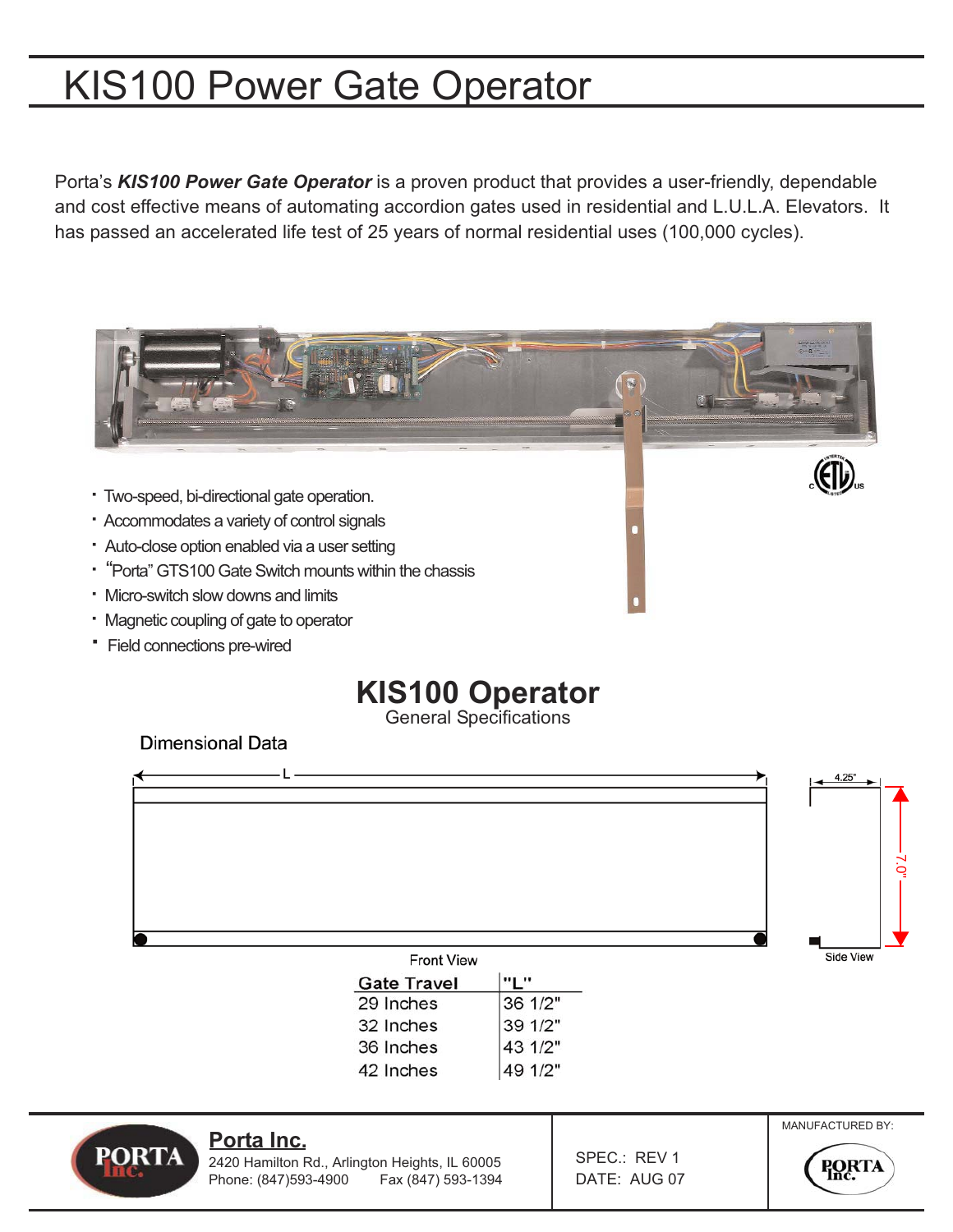

# KIS100 Power Gate Operator

# Installation Manual

# **Table of Contents**

| Emergency Power Connections page 8 |  |
|------------------------------------|--|

### **PATENT PENDING**



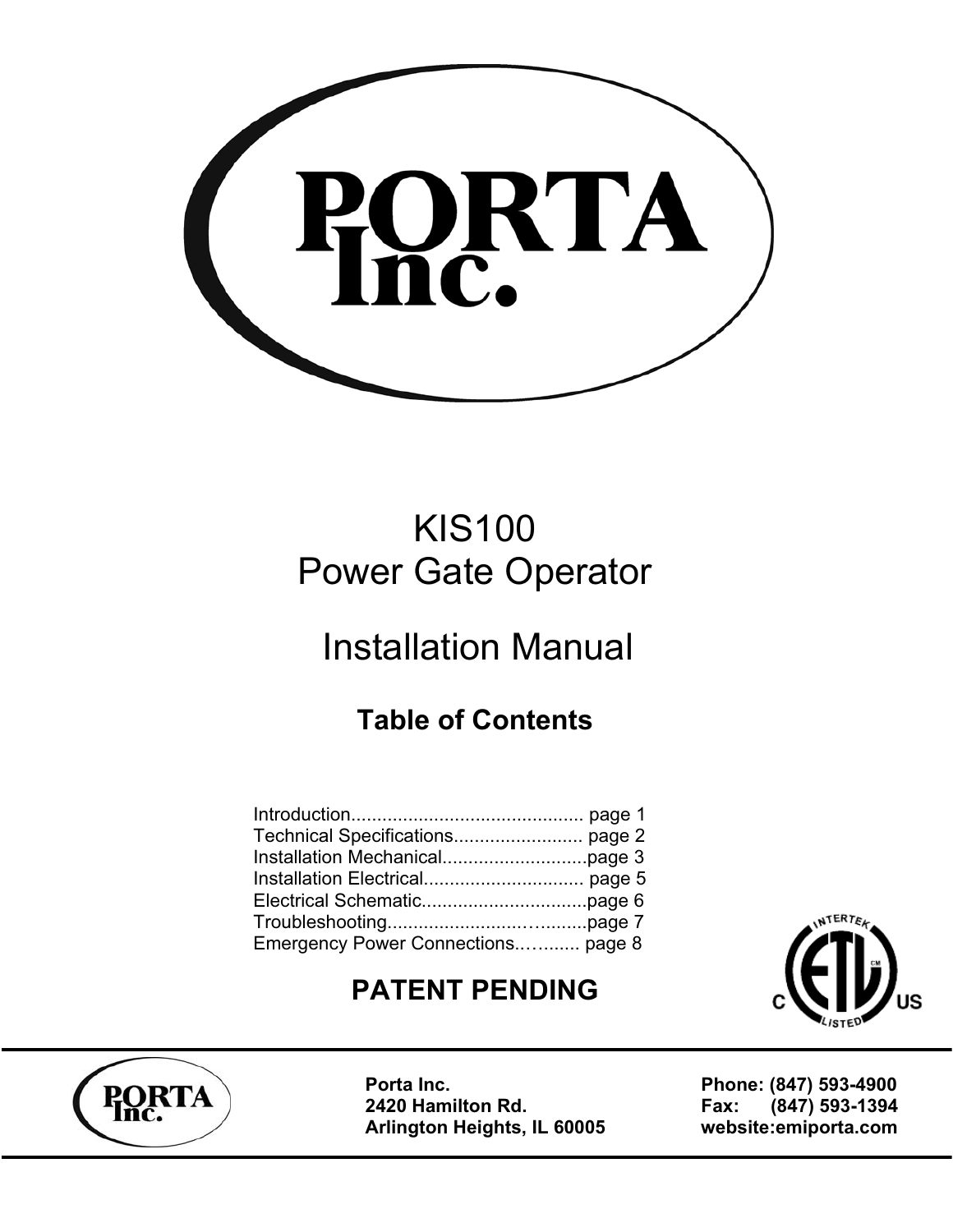# Introduction

The KIS100 gate operator is a proven product that provides a user friendly, dependable and cost effective means of automating accordion gates used in residential and LULA elevators. It has passed an accelerated life test of 25 years of normal residential use (100,000 cycles).

This product conforms to UL508A, ASME A17.1A, ASME A17.5, CSA-B44-94, and CSA-C22.22, No. 14-M91.

### **Features & Benefits**

### **• Two Speed bi-directional gate operation**

**• Selectable Auto-Close feature**

Will automatically close the gate when the open signal is removed

**• Variety of Control Signalization**

The KIS100 can accommodate a variety of control voltages or dry contact signals.

**• Emergency Power Input**

In the event that the 110VAC power is interrupted, 24VDC may then be applied to operate the unit.

**• GAL type G gate switch (optional)** 

Mounts within the KIS100 chassis

### **• Micro-switch slow downs and limits**

Provide a simple and accurate means of decelerating and stopping the gate

### **• Magnetic coupling of gate to operator**

Provides a simple and positive means of preventing damage or injury in the case of an obstruction. If the resistance to gate closure exceeds the magnetic coupler, the gate dis-engages and becomes a manual gate. There is nothing to get out of adjustment or reset. This coupling system also allows for moderate mis-alignment of operator and gate.

### **•14" gate arm**

Reduces bottom hinge lag

### **• Quiet Operation**

A precision ground lead screw drive system provides virtually silent operation.

### **• Retrofit existing installations**

The footprint of the KIS100 is the same as the standard Accordion gate

#### **• PWM motor drive**

Provides quiet operation, longer motor life and reduced power consumption.

### **ATTENTION!**

The KIS100 must be installed and serviced by a skilled elevator mechanic who has experience with similar gate operators.



### **PATENT PENDING**

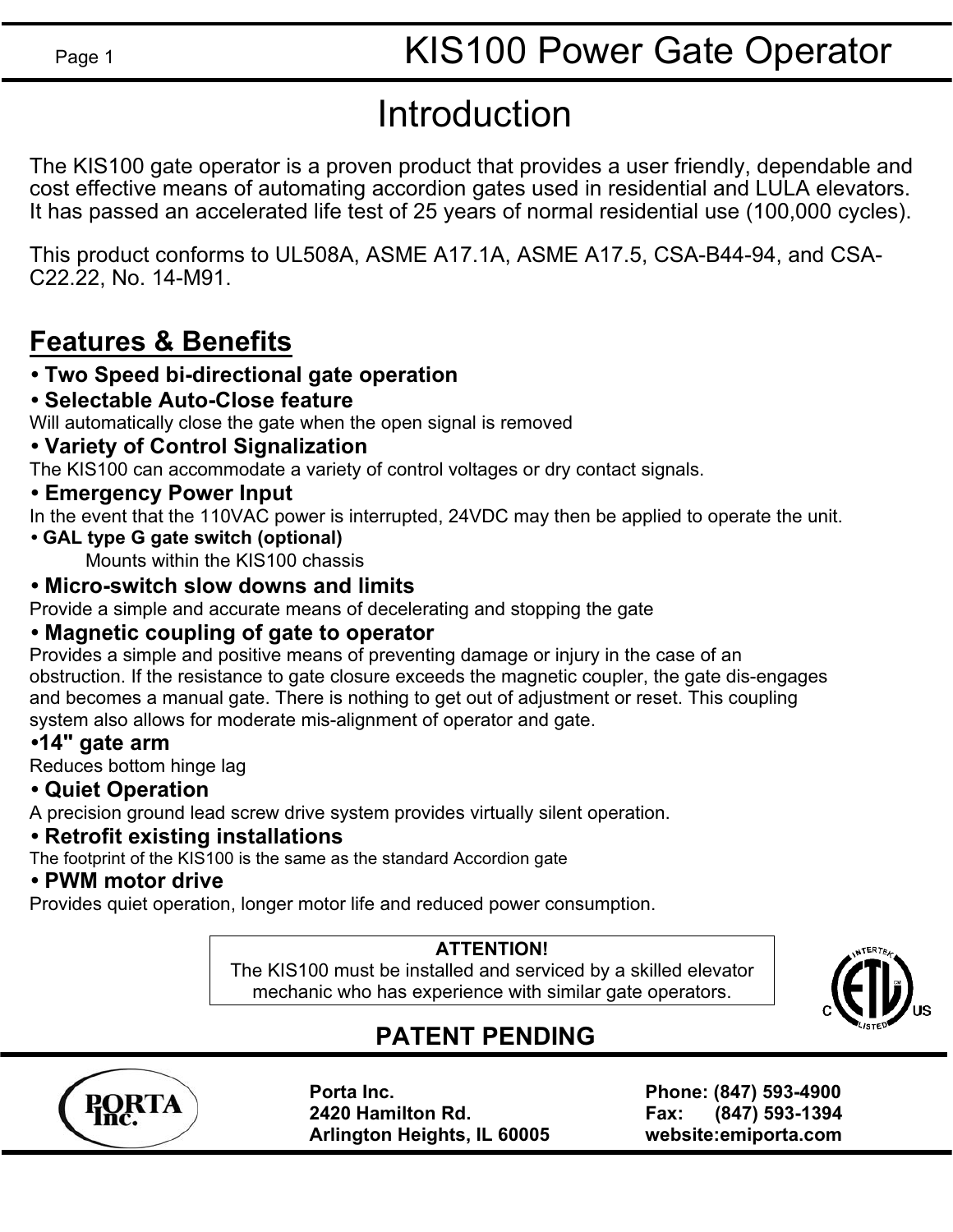# Technical Specifications

| Input Power                  | 120VAC        |
|------------------------------|---------------|
| Motor                        | 90VDC         |
| <b>Motor Drive</b>           | 1A(P.W.M.)    |
| High Speed (nom.)            | $107$ sec.    |
| High Speed Adj.              | $0 - 120%$    |
| Low Speed Adj.               | $0 - 80%$     |
| <b>Drive Belt</b>            | 0-Ring (343)  |
| Control Interface<br>Options | Dry Contact   |
|                              | <b>120VAC</b> |
|                              | 12/24 VDC     |
| <b>Gate Switch</b>           | GAL type G    |

#### Dimensional Data



**Front View** 

| <b>Gate Travel</b> |         |
|--------------------|---------|
| 29 Inches          | 36 1/2" |
| 32 Inches          | 39 1/2" |
| 36 Inches          | 43 1/2" |
| 42 Inches          | 49 1/2" |

### **PATENT PENDING**



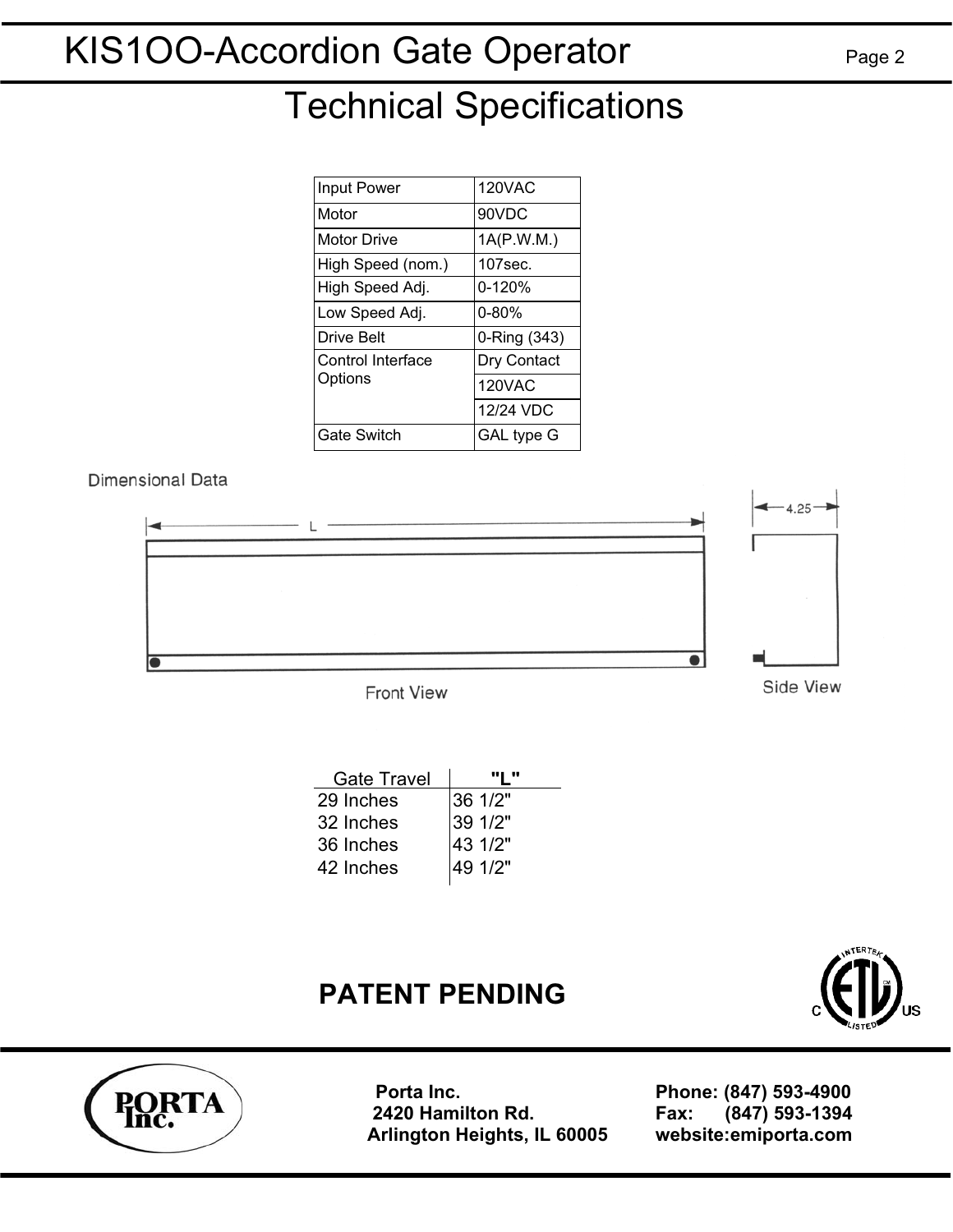#### **INSTALLATION - MECHANICAL**

1. Unpack the unit, remove the cover, and check for any physical damage before proceeding.

2. Check to see that you have the correct hand unit. The operator is designed so the motor is on the stack side of the gate. The operator can be made to work on the opposite hand, but on most jobs it will require a large amount of overhang. The chassis is symmetrical; if necessary you can covert hand in the field, however this will VOID THE WARRANTY.

3. Operate the gate manually. The door must operate smoothly without any binding. Correct any problems with the gate before proceeding.

4. Mark a line on the car top corresponding to the centerline or the front edge of the gate track.

5. If the distance from the gate track centerline to the edge of the car top is more than 1 -1/8", there are two options: Shim out connecting arm (maximum recommended distance is 1/2"), or cut back the edge of the car top. If you need to cut back the car top, do so now - cut so there is 1-1/8" from the gate track centerline to the edge.

6. Place the operator on the cartop. Set the operator so the front edge is 1-1/8" (max) from the centerline or 9/16" (max) from the front edge of the gate track toward the inside of the car, and so the lead end is 3/4" past the gate strike . See Fig 1.



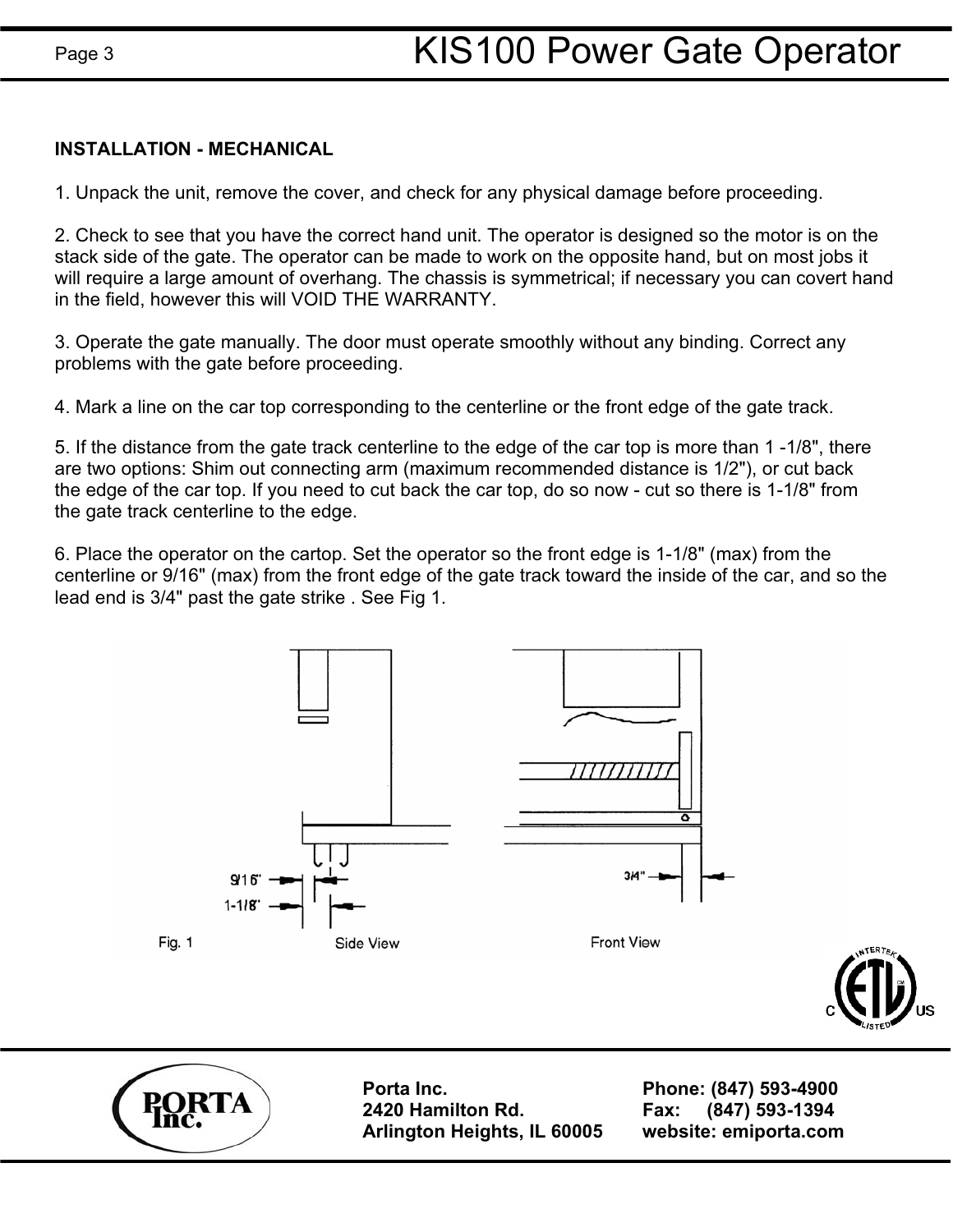#### **INSTALLATION - MECHANICAL (CON'T)**

7. Pull the gate to its fully closed position. Check that the drive nut is about 1/2" away from the closed side pillow block; manually rotate the lead screw if necessary (it will be easier to rotate with the drive o-ring removed). Place the gate arm magnet on the magnet flag; the middle of the magnet should be in the middle of the flag. Check that the gate switch is closed, but still has about 1/4" of follow-up. See Fig 2.

8. The gate arm should line up with the gate lead post. If not, minor adjustments can be made by simply moving the gate arm magnet around on the flag. Large adjustments will require repositioning of the operator.

9. With the operator and gate arm in position, mark through the mounting holes for drilling the car top and the gate lead post.

10. Move the operator so you can drill 1/8" pilot holes in the cartop and 1/4" through holes in the gate lead post. BE CAREFUL NOT TO DRILL THROUGH THE CAR TOP IF THE HOLES WOULD BE VISIBLE.

11. Attach the operator to cartop. #12 x 3/4 screws are provided for wood cartops. Attach the gate arm with 1/4" -20 x 1 1/4" carriage bolts and acorn nuts. See Fig. 3

12. Manually rotate the lead screw to open the gate about 1/2" from its fully closed position. Adjust the closed limit so that it "clicks" when the gate is about 1/4" from being fully closed; check by manually rotating lead screw.

13. Adjust the close slow down limit so that it is about 2" center-to-center from the closed limit.

14. Manually rotate the lead screw to about 1/2" from its fully open position. Adjust the open limit so that it "clicks" when the gate is about 1/4" from being fully open; check by manually rotating lead screw. **NOTE: LEAD SCREW ASSEMBLY IS SELF-LUBRICATING. LUBRICATION IS NOT RECOMMENDED. NOTE: IF NEEDED, PETROLEUM JELLY CAN BE USED TO LUBRICATE THE GUIDE RAIL.**

## **Patent Pending**





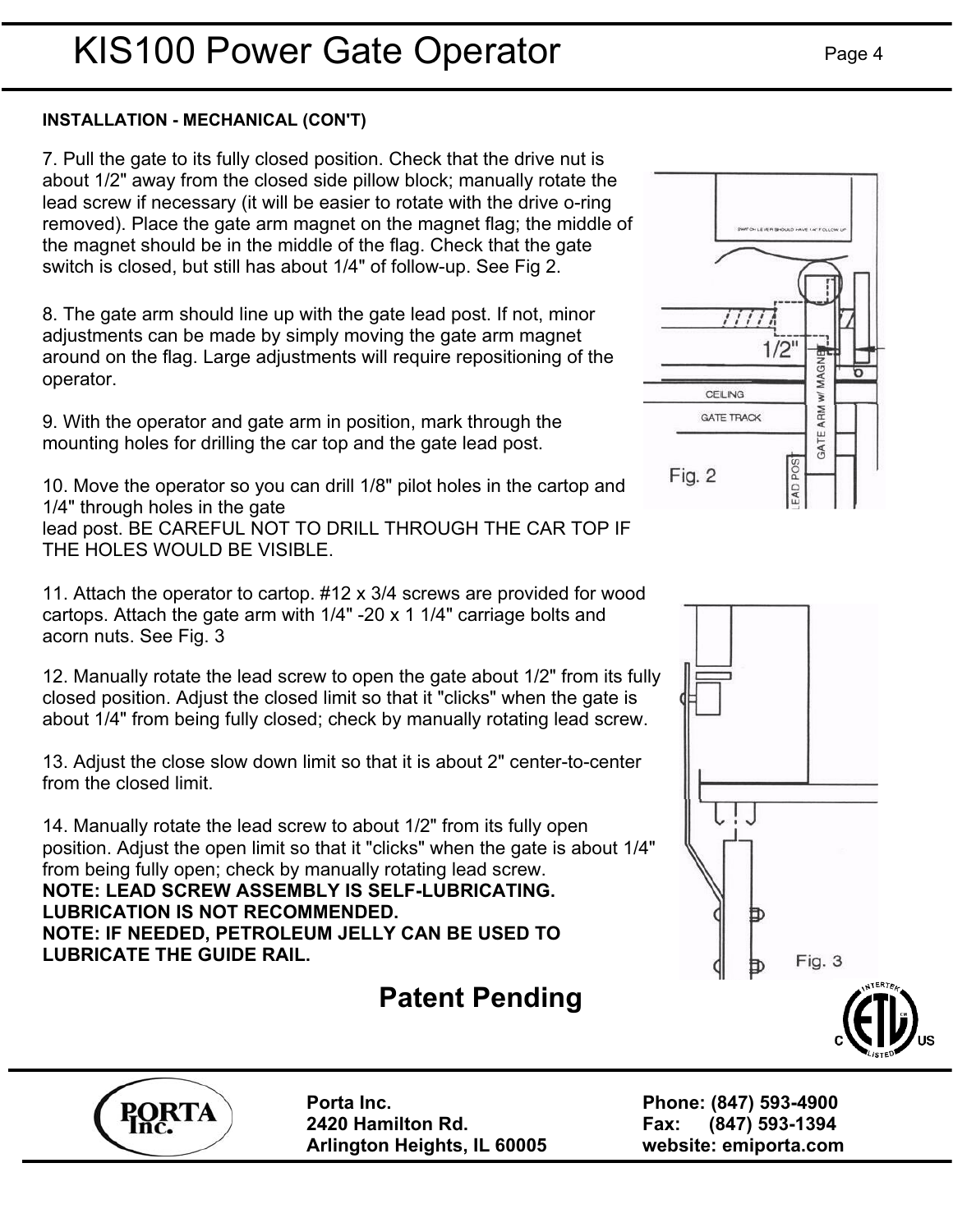# INSTALLATION - ELECTRICAL

1.The KIS100 is field wired including the gate switch if so equipped. Run field wires from operator through conduit or greenfield. 2-1/2" knockouts are provided in the chassis for an appropriate fitting.

2. Ground the chassis per code.

3. Verify 120VAC power before connecting the operator.

4. Verify the type and voltage of control signal being used, refer to the Field Connection Diagrams.

5. There are 5 jumpers on the board:

SP1: Auto close; with this jumper installed the operator will automatically close when there is no signal to open. Remove if controller provides an independent close signal, or for testing and adjusting.

SP2-SP5: Are used to select the control signalization. Refer to the Field Connections

Diagrams below for the various configurations.

6. To test unit, set speed pots in the middle of their range. Then use on board toggle switch to open and close the operator. Adjust the speed control and limit switches as necessary.

7. Connect wiring from elevator controller to interface board. Reinstall SP1 if using only an open signal from the controller.

8. Test the unit for automatic operation and replace cover.

#### **Field Connection Diagrams**

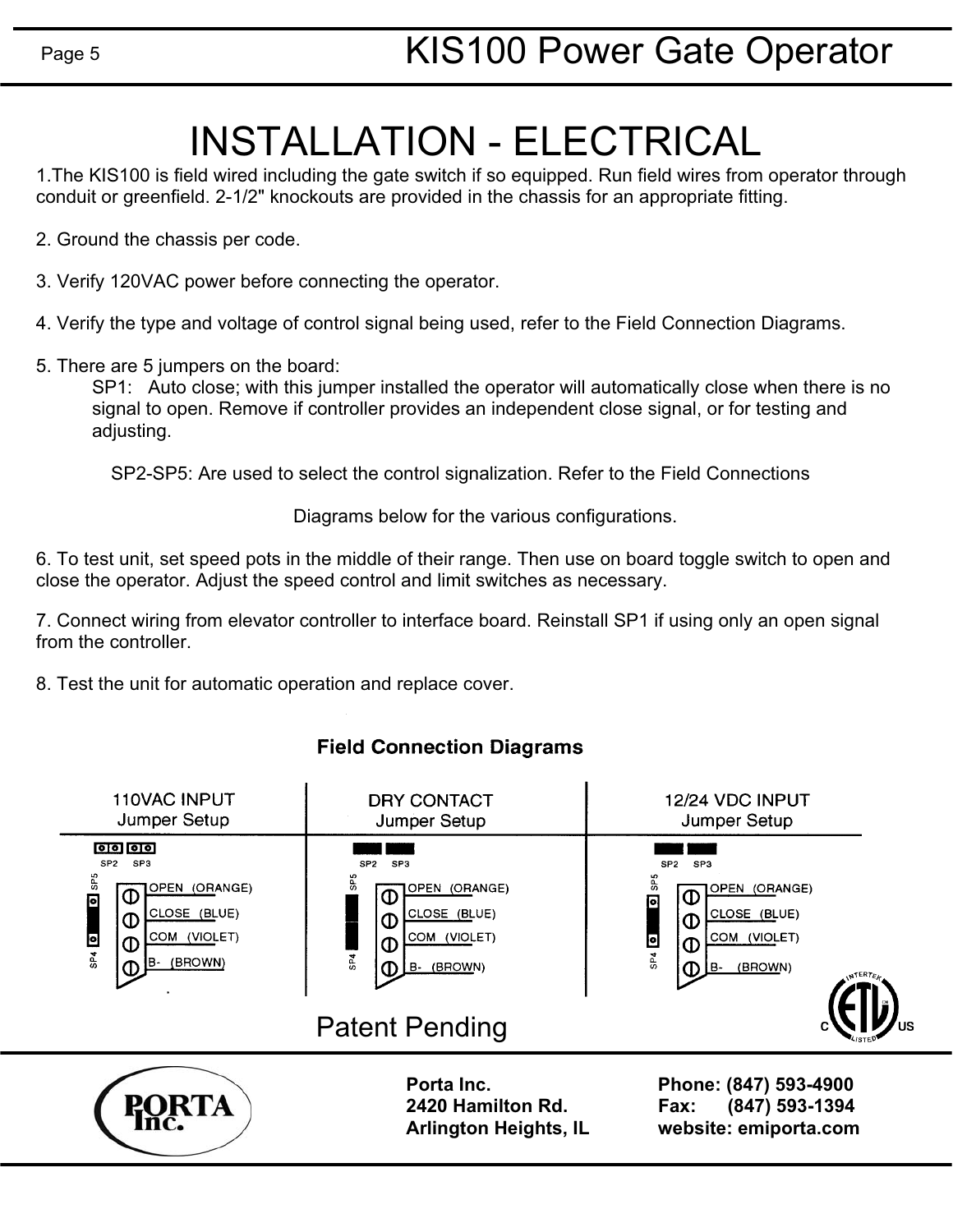# KIS100 Power Gate Operator Page 6

Electrical Schematic



- *•* AUTO CLOSE: Installing jumper SP1 enables this feature.
- Terminals "B+" and "B-" are the 24VDC Emergency Power Inputs.

Do not operate at any higher voltage.

**WARNING: 11OVAC** Line voltage and 24VDC Emergency Power must not be present at the same time. **If they are, BOARD DAMAGE WILL OCCUR.** 

- Jumpers SP2 thru SP5 are used to select the control signalization.
- Factory jumper setup is for Dry Contact signalization and Auto Close enabled.

### **Patent Pending**

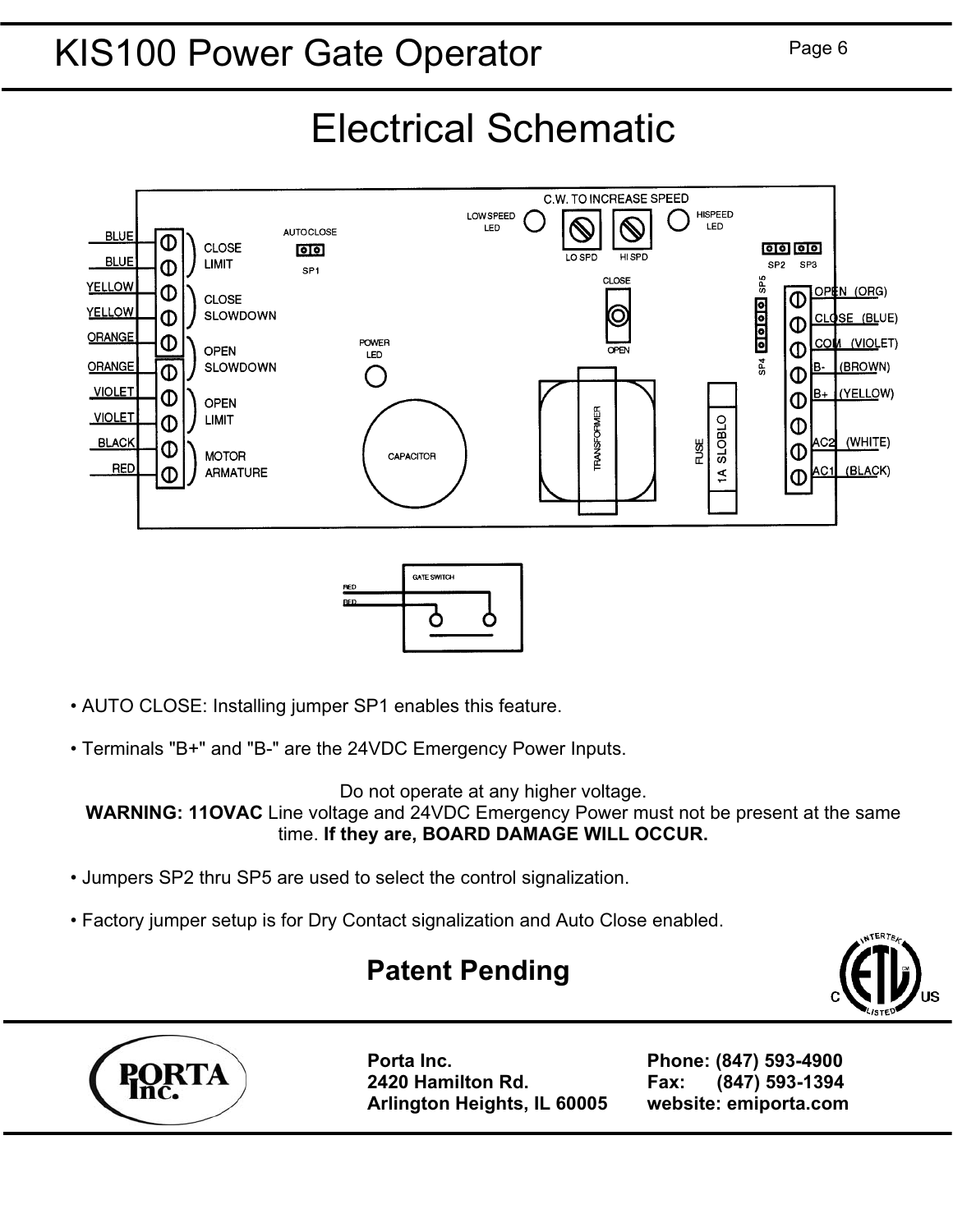# KIS100 Power Gate Operator

| <b>TROUBLESHOOTING</b>                        |                            |                                                                                                                                                                                                                         |  |  |
|-----------------------------------------------|----------------------------|-------------------------------------------------------------------------------------------------------------------------------------------------------------------------------------------------------------------------|--|--|
| Problem                                       | <b>Possible Cause</b>      | <b>Corrective Action</b>                                                                                                                                                                                                |  |  |
| <b>No Function</b>                            | No power                   | Verify 120VAC between "AC1" & "AC2"                                                                                                                                                                                     |  |  |
|                                               | Fuse                       | Check Fuse "F1"                                                                                                                                                                                                         |  |  |
|                                               | <b>Controller Signal</b>   | Check operation with test switch                                                                                                                                                                                        |  |  |
|                                               | <b>Faulty Limit</b>        | Verify that limits are open<br>when not actuated                                                                                                                                                                        |  |  |
| No High Speed                                 | Faulty Slow down           | Verify that slow downs are<br>open when not actuated                                                                                                                                                                    |  |  |
| No low speed                                  | Slow down not<br>actuating | Verify that the cam engages<br>the slow down                                                                                                                                                                            |  |  |
|                                               | Faulty Slow down           | Verify that slow downs have<br>continuity when actuated                                                                                                                                                                 |  |  |
| Motor turns but<br>no gate movement           | Loose Pulleys              | Verify that the drive and driven<br>pulley's are tight on their shafts                                                                                                                                                  |  |  |
|                                               | 0-Ring                     | Check for loose or missing o-ring                                                                                                                                                                                       |  |  |
|                                               | Gate                       | Check gate for excessive bind                                                                                                                                                                                           |  |  |
| Reverse operation                             | Board wiring or            | Check operation with test switch                                                                                                                                                                                        |  |  |
|                                               | controller wiring          | DOWN is open.<br>Swap M+ & M- if necessary                                                                                                                                                                              |  |  |
| Excessive<br>breakaway force                  | Step 1<br>Step 2           | Put small washers on the magnets<br>opposite the flag. If force is still<br>excessive, go to step 2<br>Remove a magnet. If force is still<br>excessive, put small washers on the<br>remaining magnet opposite the flag. |  |  |
| Board is powered but<br>motor does not engage | Unit has stalled out       | Step 1: Shut off power supply to unit.<br>Step 2: Identify and remove the cause of the stall.<br>Step 3: Power unit back up.                                                                                            |  |  |

### **ATTENTION!**

If the resistance to gate closure exceeds the magnetic coupler, the gate dis-engages from the operator and becomes a **MANUAL GATE.** Advise the user that they must do one of the following:

• Close the door manually to run the elevator



• Cycle the door to re-engage the magnetic coupler.

#### **PATENT PENDING**